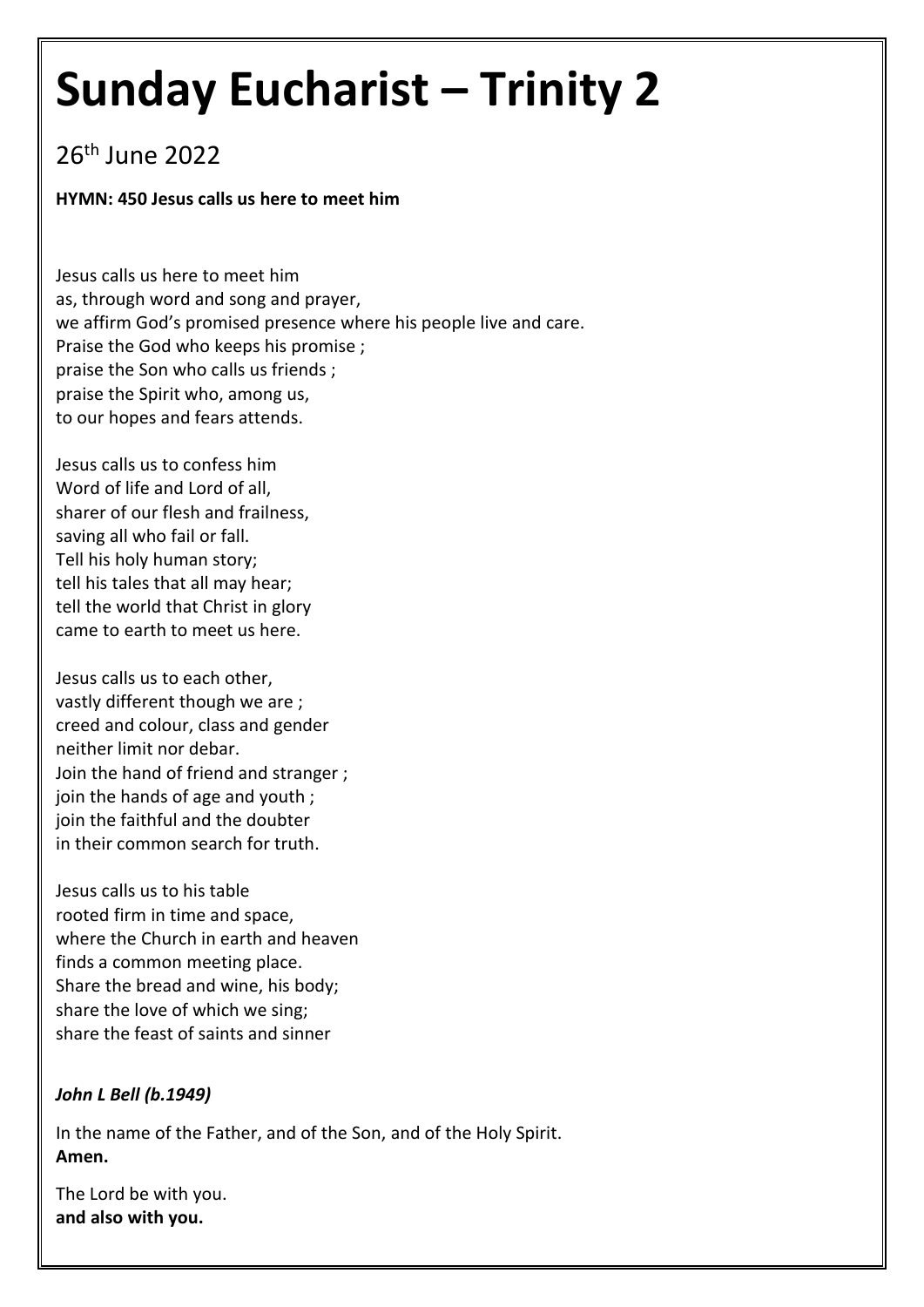#### **PRAYERS OF PENITENCE**

*The people are invited to reflect on their sins. We keep a few moments of silence to remember before God our faults and the things we have done that are wrong. God promises us forgiveness, healing and a fresh start when we confess our sins in faith and penitence.* 

**Almighty God, our heavenly Father, we have sinned against you and against our neighbour in thought and word and deed, through negligence, through weakness, through our own deliberate fault. We are truly sorry and repent of all our sins. For the sake of your Son Jesus Christ, who died for us, forgive us all that is past and grant that we may serve you in newness of life to the glory of your name. Amen.** 

Almighty God, who forgives all who truly repent, have mercy upon you, pardon and deliver you from all your sins, confirm and strengthen you in all goodness, and keep you in life eternal, through Jesus Christ our Lord. **Amen.** 

**THE GLORIA** is sung.

**Glory to God, Glory to God, Glory to God in the highest. Glory to God in the highest, and peace to his people on earth. Lord God, heavenly King, almighty God and Father, we worship you, we give you thanks, we praise you for your glory.**

**Glory to God, Glory to God, Glory to God in the highest. Lord Jesus Christ, only Son of the Father, Lord God, Lamb of God, you take away the sin of the world: have mercy on us; you are seated at the right hand of the Father: receive our prayer.**

**Glory to God, Glory to God, Glory to God in the highest. For you alone are the Holy One, you alone are the Lord, you alone are the Most High, Jesus Christ, with the Holy Spirit, in the glory of God the Father. Glory to God, Glory to God, Glory to God in the highest.**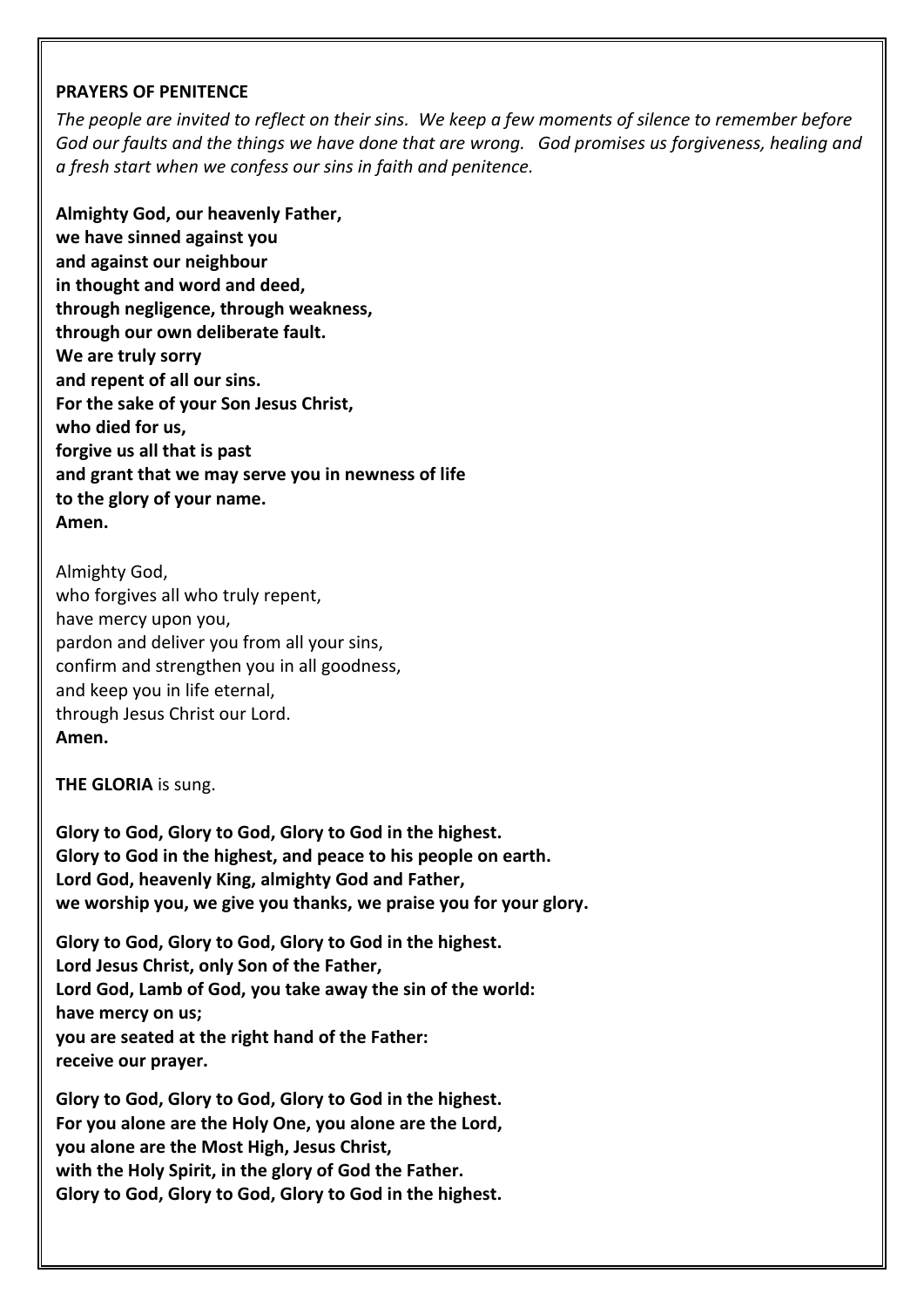# **THE COLLECT**

Lord, you have taught us that all our doings without love are nothing worth: send your Holy Spirit and pour into our hearts that most excellent gift of love, the true bond of peace and of all virtues, without which whoever lives is counted dead before you. Grant this for your only Son Jesus Christ's sake, who is alive and reigns with you, in the unity of the Holy Spirit, one God, now and for ever. Amen

# **NEW TESTAMENT READING: Galatians 5: 1, 13-25**

For freedom Christ has set us free. Stand firm, therefore, and do not submit again to a yoke of slavery.

 $13$  For you were called to freedom, brothers and sisters; only do not use your freedom as an opportunity for self-indulgence, but through love become slaves to one another. <sup>14</sup>For the whole law is summed up in a single commandment, 'You shall love your neighbour as yourself.' <sup>15</sup>If, however, you bite and devour one another, take care that you are not consumed by one another.

 $16$  Live by the Spirit, I say, and do not gratify the desires of the flesh.  $17$ For what the flesh desires is opposed to the Spirit, and what the Spirit desires is opposed to the flesh; for these are opposed to each other, to prevent you from doing what you want.  $^{18}$ But if you are led by the Spirit, you are not subject to the law.  $^{19}$ Now the works of the flesh are obvious: fornication, impurity, licentiousness,  $^{20}$ idolatry, sorcery, enmities, strife, jealousy, anger, quarrels, dissensions, factions,  $^{21}$ envy, drunkenness, carousing, and things like these. I am warning you, as I warned you before: those who do such things will not inherit the kingdom of God.

 $22$  By contrast, the fruit of the Spirit is love, joy, peace, patience, kindness, generosity, faithfulness,  $^{23}$ gentleness, and self-control. There is no law against such things.  $^{24}$ And those who belong to Christ Jesus have crucified the flesh with its passions and desires. <sup>25</sup>If we live by the Spirit, let us also be guided by the Spirit.

This is the word of the Lord. **Thanks be to God.** 

# **HYMN: 633 Filled with the Spirit's power, with one accord**

Filled with the Spirit's power, with one accord the infant church confessed its risen Lord. O Holy Spirit, in the church today no less your power of fellowship display.

Now with the mind of Christ set us on fire, that unity may be our great desire. Give joy and peace; give faith to hear your call, and readiness in each to work for all.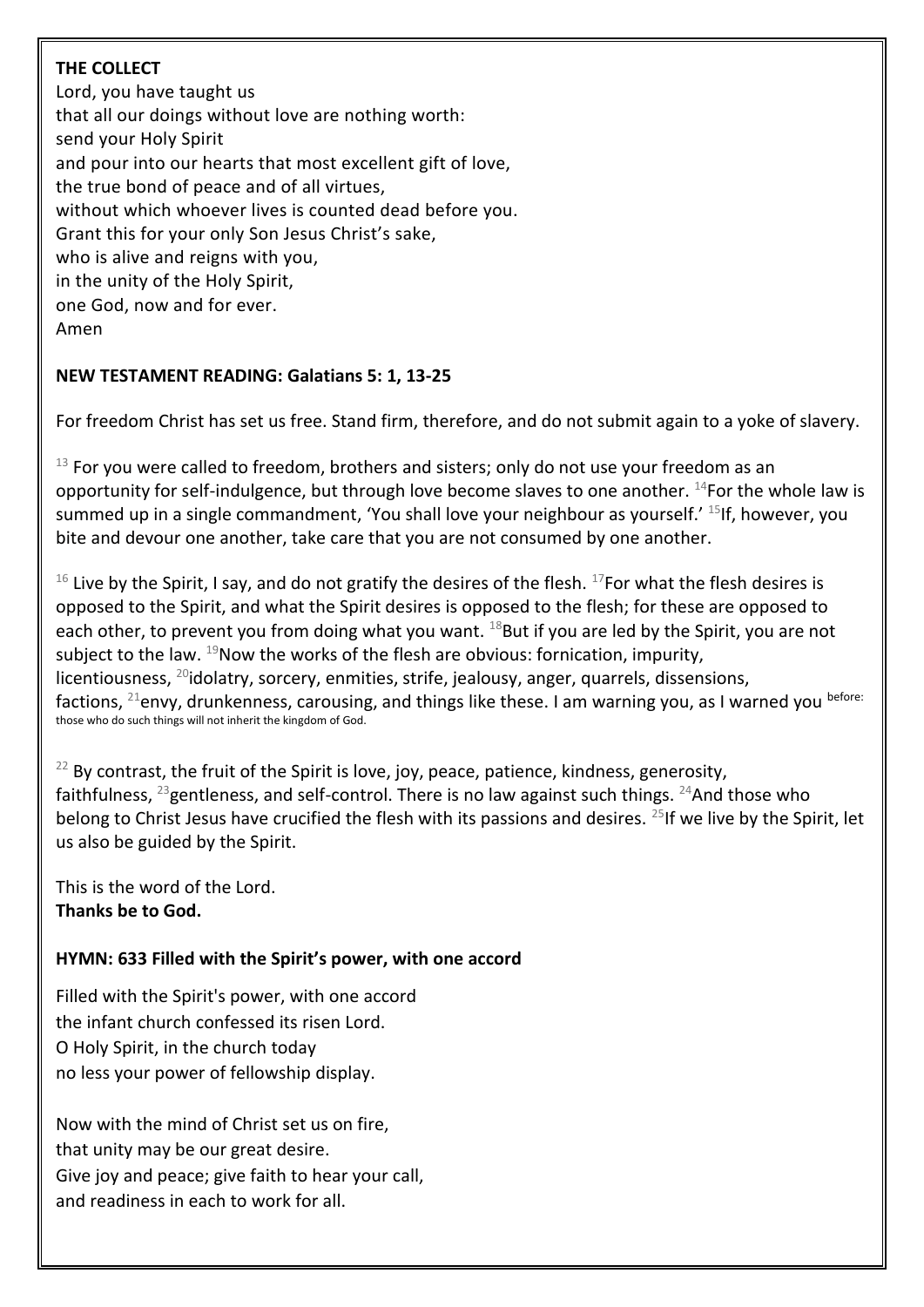Widen our love, good Spirit, to embrace in your strong care all those of every race. Like wind and fire with life among us move, till we are known as Christ's and Christians prove.

*John Raphael Peacey (1896-1971)*

# **GOSPEL READING: Luke 9: 51-end**

Alleluia, alleluia. Glory to the Father, and to the Son, and to the Holy Spirit, One God, who was, and who is, and who is to come, the Almighty. *Revelation 1:8* Alleluia.

Hear the Gospel of our Lord Jesus Christ according to Luke **Glory to you, O Lord.**

When the days drew near for him to be taken up, he set his face to go to Jerusalem. <sup>52</sup>And he sent messengers ahead of him. On their way they entered a village of the Samaritans to make ready for him; <sup>53</sup>but they did not receive him, because his face was set towards Jerusalem. <sup>54</sup>When his disciples James and John saw it, they said, 'Lord, do you want us to command fire to come down from heaven and consume them?'  $55$ But he turned and rebuked them.  $56$ Then they went on to another village.

 $57$  As they were going along the road, someone said to him, 'I will follow you wherever you go.'  $58$ And Jesus said to him, 'Foxes have holes, and birds of the air have nests; but the Son of Man has nowhere to lay his head.' <sup>59</sup>To another he said, 'Follow me.' But he said, 'Lord, first let me go and bury my father.'  $60$ But Jesus said to him, 'Let the dead bury their own dead; but as for you, go and proclaim the kingdom of God.' <sup>61</sup>Another said, 'I will follow you, Lord; but let me first say farewell to those at my home.' <sup>62</sup>Jesus said to him, 'No one who puts a hand to the plough and looks back is fit for the kingdom of God.'

This is the Gospel of the Lord. **Praise to you, O Christ.**

**SERMON**

#### **APOSTLES CREED**

**I believe in God, the Father almighty, creator of heaven and earth. I believe in Jesus Christ, his only Son, our Lord, who was conceived by the Holy Spirit, born of the Virgin Mary, suffered under Pontius Pilate, was crucified, died, and was buried; he descended to the dead. On the third day he rose again;**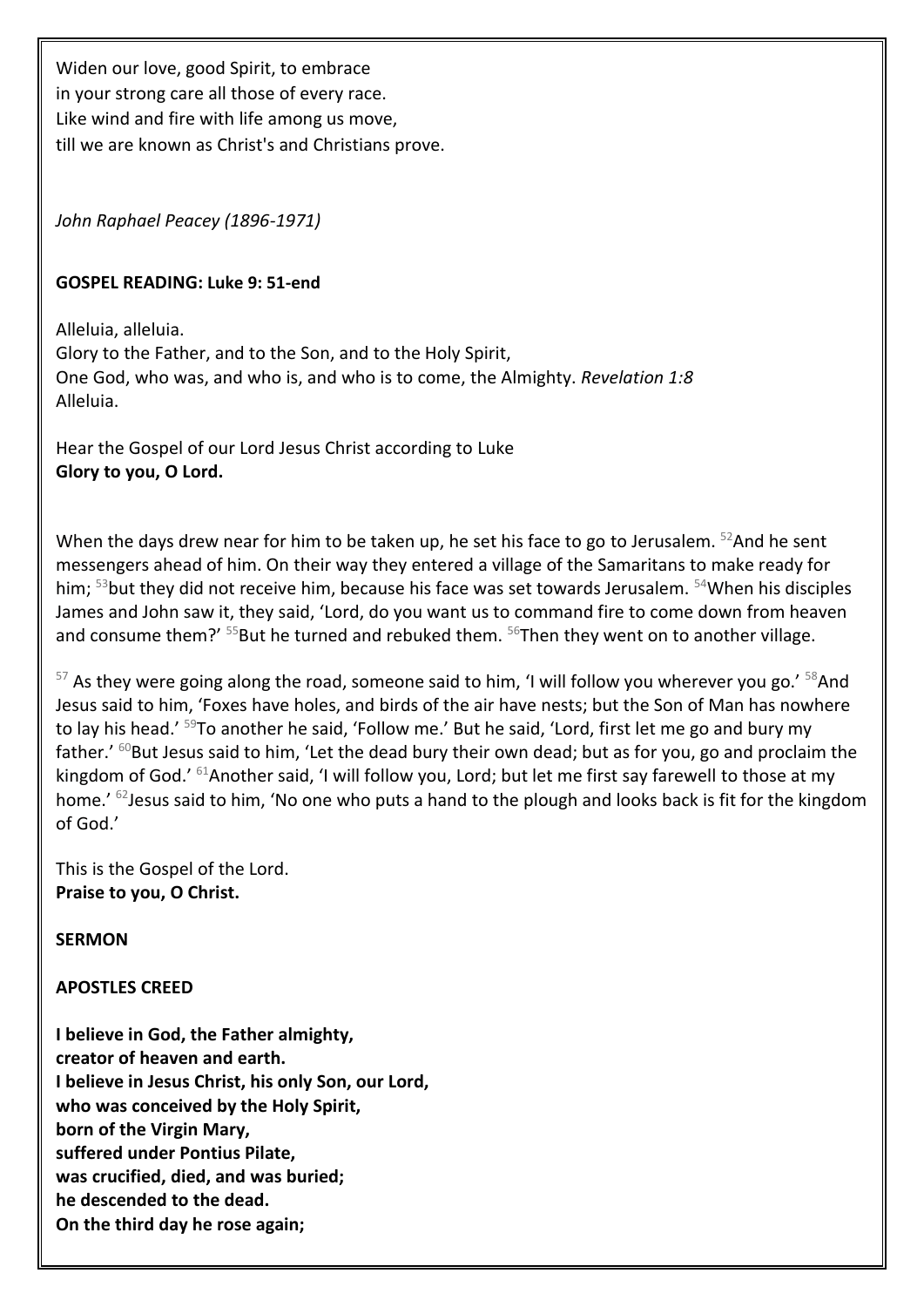**he ascended into heaven, he is seated at the right hand of the Father, and he will come to judge the living and the dead. I believe in the Holy Spirit, the holy catholic Church, the communion of saints, the forgiveness of sins, the resurrection of the body, and the life everlasting. Amen**

#### **PRAYERS OF INTERCESSION**

*Response:* Lord in your mercy **Hear our prayer**

*At the end:* Merciful Father, **accept these prayers for the sake of Your Son, our Saviour, Jesus Christ. Amen**

#### **THE PEACE**

*The priest introduces the peace.* 

The peace of the Lord be always with you **and also with you.**

Let us offer one another a sign of peace.

#### **HYMN: 422 Alleluia sing to Jesus!**

Alleluia! Sing to Jesus; his the sceptre, his the throne; Alleluia! his the triumph, his the victory alone: hark, The songs of peaceful Sion thunder like a mighty flood: "Jesus, out of every nation has redeemed us by his blood."

Alleluia! Not as orphans are we left in sorrow now; alleluia, he is near us; faith believes, nor questions how. Though the cloud from sight received him when the forty days were o'er,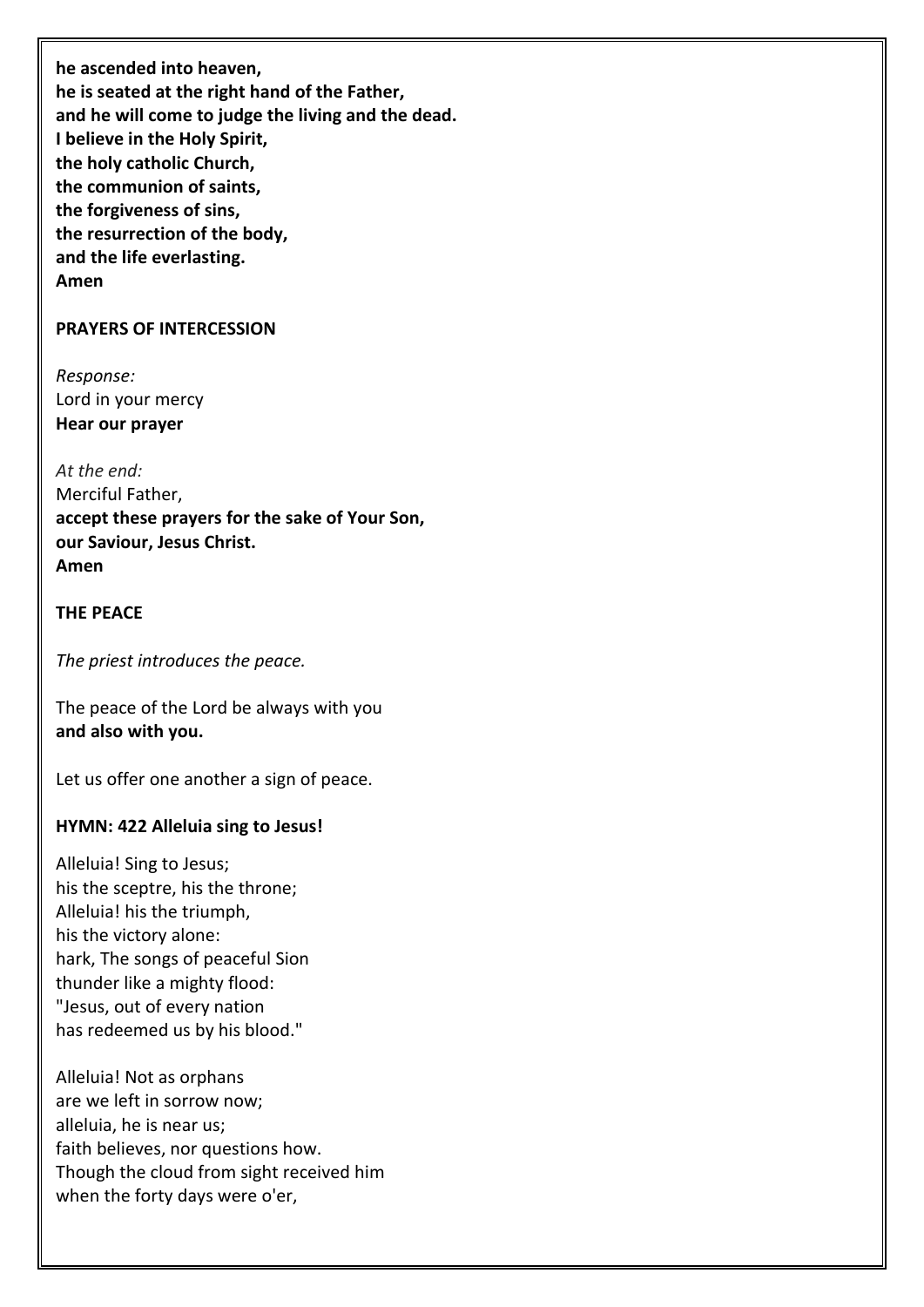shall our hearts forget his promise: "I am with you evermore"?

Alleluia! Bread of angels, thou on earth our food, our stay; alleluia, here the sinful flee to thee from day to day. Intercessor, friend of sinners, earth's Redeemer, plead for me, where the songs of all the sinless sweep across the crystal sea.

Alleluia, King eternal, thee the Lord of lords we own; alleluia, born of Mary, earth thy footstool, heaven thy throne: thou within the veil hast entered, robed in flesh, our great High Priest; thou on earth both Priest and Victim in the eucharistic feast.

*William Chatterton Dix (1837-1898)*

## **THE EUCHARISTIC PRAYER**

The Lord is here. **His Spirit is with us.**

Lift up your hearts. **We lift them to the Lord.**

Let us give thanks to the Lord our God. **It is right to give thanks and praise.**

*The priest praises God for his mighty acts.* 

*We sing the Sanctus:* Holy, holy, holy Lord, God of power and might, heaven and earth are full of your glory. Hosanna in the highest. Blessed is he who comes in the name of the Lord. Hosanna in the highest.

*The priest recalls the Last Supper.*

Great is the mystery of faith: **Christ has died:**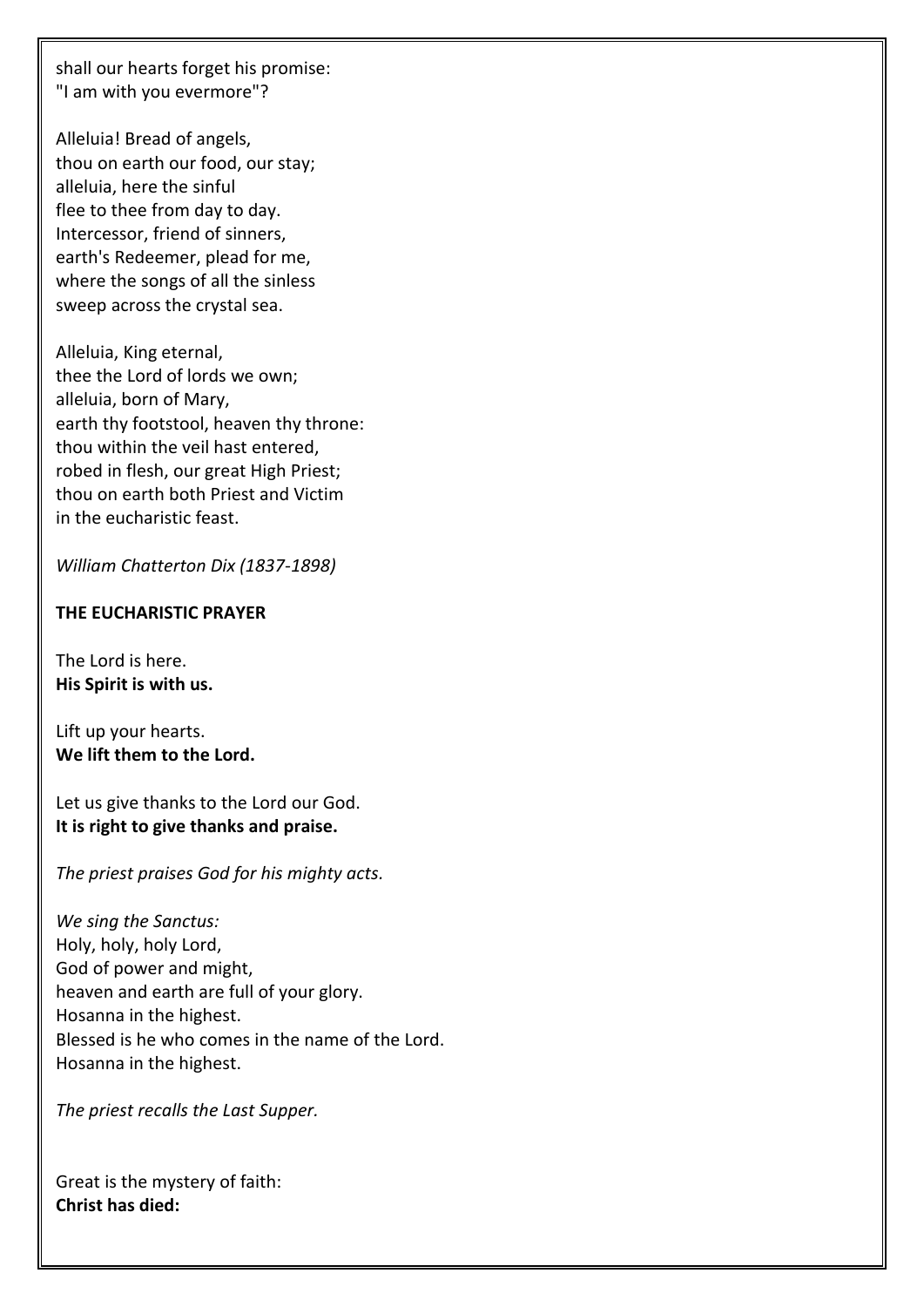# **Christ is risen: Christ will come again.**

*The Prayer continues.* 

*At the end we respond:*  **Amen.**

# **THE LORD'S PRAYER**

As our Saviour taught us, so we pray **Our Father in heaven, hallowed be your name; your kingdom come; your will be done; on earth as in heaven. Give us today our daily bread. Forgive us our sins, as we forgive those who sin against us. Lead us not into temptation; but deliver us from evil. For the kingdom, the power and the glory are yours, now and forever. Amen.**

We break this bread to share in the body of Christ. **Though we are many, we are one body, because we all share in one bread.** 

#### *We sing the Agnus Dei:*

Lamb of God, you take away the sins of the world, have mercy on us. Lamb of God, you take away the sins of the world, have mercy on us. Lamb of God, you take away the sins of the world, grant us peace.

Jesus is the lamb of God Who takes away the sin of the world. Blessed are those who are called to his supper. **Lord, I am not worthy to receive you, But only say the word, and I shall be healed.**

# **GIVING OF COMMUNION**

*You are invited to use the prayer for Spiritual Communion below asking Jesus to be with you now.* 

Thanks be to you, Lord Jesus Christ, for all the benefits you have given me, for all the pains and insults you have borne for me. Since I cannot now receive you sacramentally, I ask you to come spiritually into my heart. O most merciful redeemer, friend and brother, may I know you more clearly,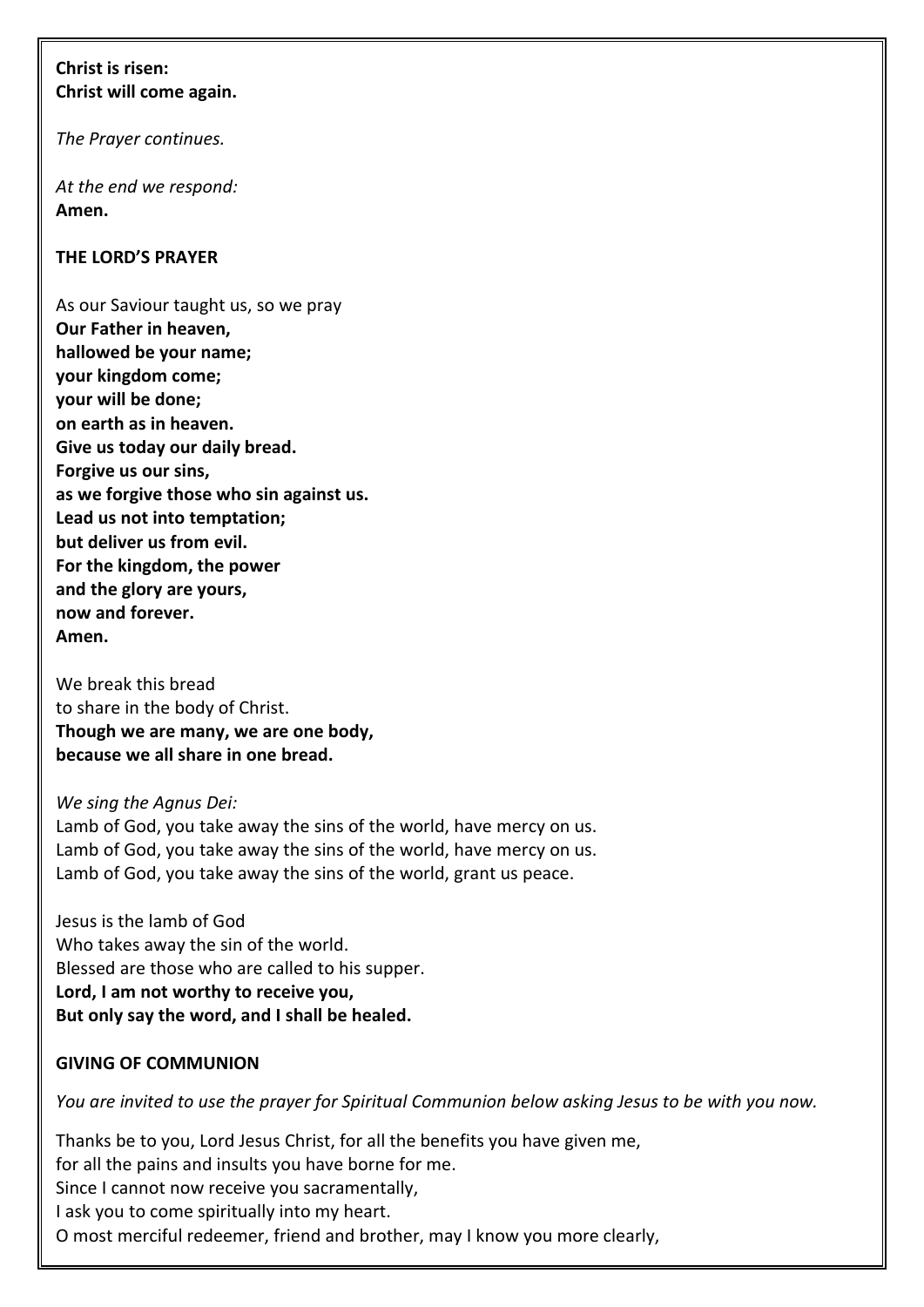love you more dearly, and follow you more nearly, day by day. Amen.

*Hymn 709 'Light of the minds that know him' & 692 'Jesus good above all other' are sung during the giving of Communion.*

# **PRAYER AFTER COMMUNION**

Loving Father, we thank you for feeding us at the supper of your Son: sustain us with your Spirit, that we may serve you here on earth until our joy is complete in heaven, and we share in the eternal banquet with Jesus Christ our Lord. Amen

# **HYMN: 587 Amazing grace (how sweet the sound)**

Amazing grace (how sweet the sound) that saved a wretch like me! I once was lost, but now am found, was blind, but now I see.

'Twas grace that taught my heart to fear, and grace my fears relieved; how precious did that grace appear the hour I first believed!

Through many dangers, toils and snares I have already come: 'tis grace has brought me safe thus far, and grace will lead me home.

The Lord has promised good to me, his word my hope secures; he will my shield and portion be as long as life endures.

Yes, when this flesh and heart shall fail, and mortal life shall cease: I shall possess, within the veil, a life of joy and peace.

The earth shall soon dissolve like snow, the sun forbear to shine; but God, who called me here below, will be forever mine.

#### **THE BLESSING**